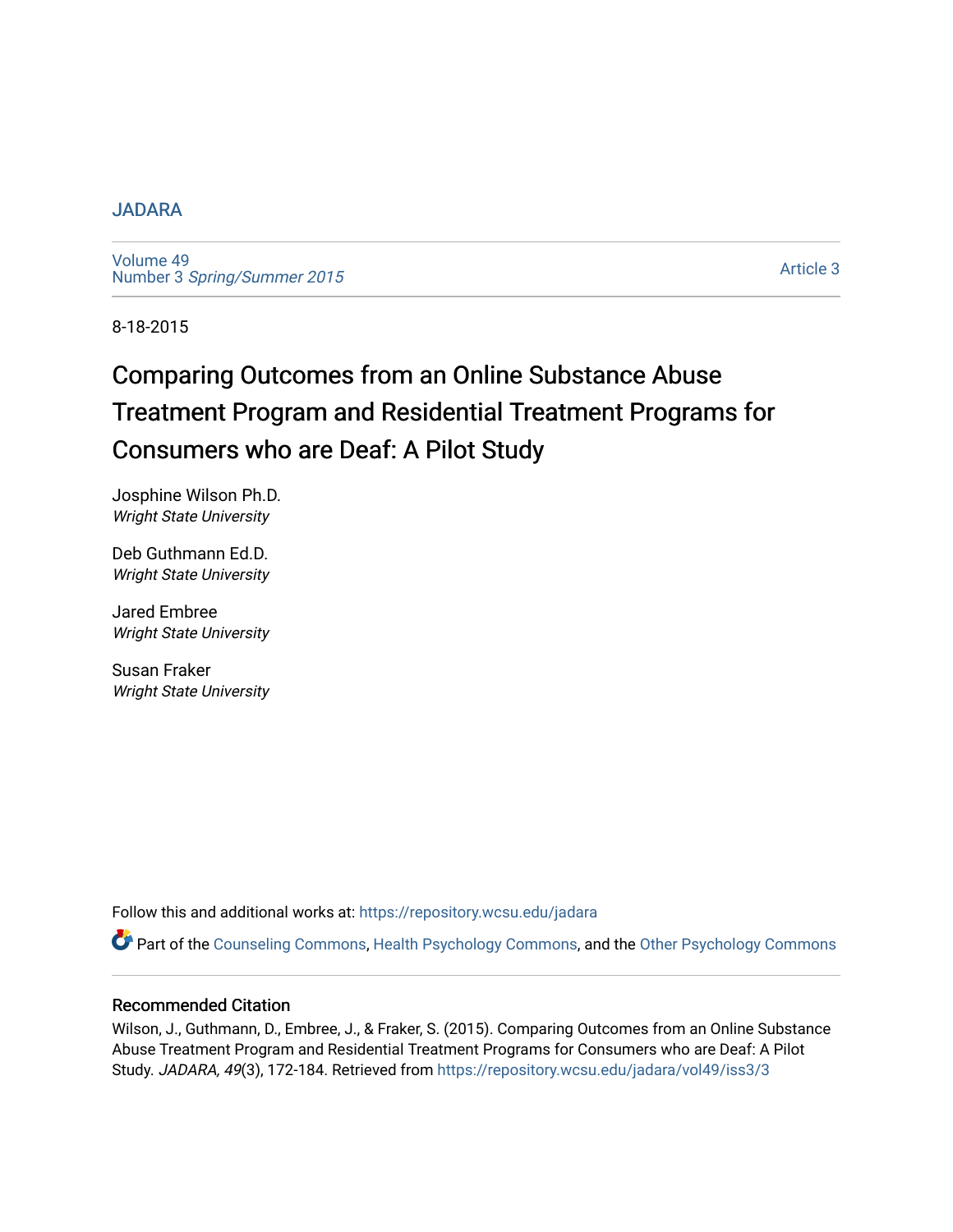Numerous barriers exist when attempting to provide culturally-appropriate substance use disorder (SUD) treatment to persons who are deaf or hard of hearing (deaf). These include a lack of accessible community-based treatment providers, a low geographic census of deaf persons who are referred to treatment at any given time, difficulties in maintaining anonymity for deaf individuals in treatment, minimal alternatives for accessible self-help support groups, and a general lack of information about SUD and deafness by SUD treatment and deaf service providers (Feldman & Gum, 2007; Guthmann & Blozis, 2001; Moore et al., 2009; Moore & McAweeney, 2006; Pereira & Fortes, 2010; Scheier, 2009; Wilson & Wells, 2009). Since 2008, the Deaf Off Drugs and Alcohol (DODA) program has provided culturally appropriate cessation and recovery support services via a telemedicine program to deaf individuals who are clinically diagnosed with a SUD. DODA is a collaborative effort among the Substance Abuse Resources and Disability Issues (SARDI) Program in the Boonshoft School of Medicine at Wright State University, the Consumer Advocacy Model Program in Dayton (Montgomery County, Ohio), the Deaf Community Resource Center Communication Service for the Deaf (CSD) of Ohio, and the Ohio Department of Alcohol and Drug Addiction Services (ODADAS).

In 2011, SARDI received a field-initiated research grant from the National Institute on Disability and Rehabilitation Research (NIDRR) to evaluate whether or not an online SUD treatment program was an effective way to serve the deaf population with substance use disorders (SUD). The NIDRR project was based on the premise that a technology-assisted e-therapy SUD treatment program was an effective way to serve the deaf population, which is largely technologically savvy, widely dispersed geographically, and underserved (and often unserved) due to communication and other cultural barriers. The ultimate goal was to establish a culturally appropriate, evidence-based e-therapy practice that would serve as the gold standard for SUD treatment for deaf people.

## **Substance Abuse in the Deaf Population**

Prior research estimates that, in the United States, there are approximately 1 million deaf individuals and 10 million hard of hearing people (Mitchell, 2006). There has been a great deal of speculation about elevated SUD prevalence rates among deaf and hard of hearing individuals, beginning in the 1970s. Alexander Boros (1979), a pioneer in the field of substance abuse and disability, speculated that stigma, fear, and misunderstanding contributed to a higher prevalence rate of alcoholism within this population. He also was the first clinician and researcher to identify the treatment needs of this population (Boros, 1980). In spite of this concern being voiced more than three decades ago, progress in defining the extent of the problem or in establishing appropriate services has been painfully slow.

Since that time, numerous researchers have speculated on the prevalence of SUD among deaf people, often in the absence of hard data on the extent and scope of the problem (Berman et al., 2010; Boros, 1979, 1980; Buckley, 2001; Ferrell & George, 1984; Gorey, 1979; Guthmannn et al., 1993; Isaacs et al, 1979; Lane, 1989; Lipton, 1997; Moore & McAweeney, 2007; Sylvester, 1986; Worden, 1994). Buss and Cramer (1989) determined that alcoholism rates were much higher among persons with disabilities than in the general population, and this included individuals who were deaf. Over 100 deaf individuals responded to a kiosk-based survey in the eastern U.S., and it was found that alcohol abuse rates were similar and drug use rates were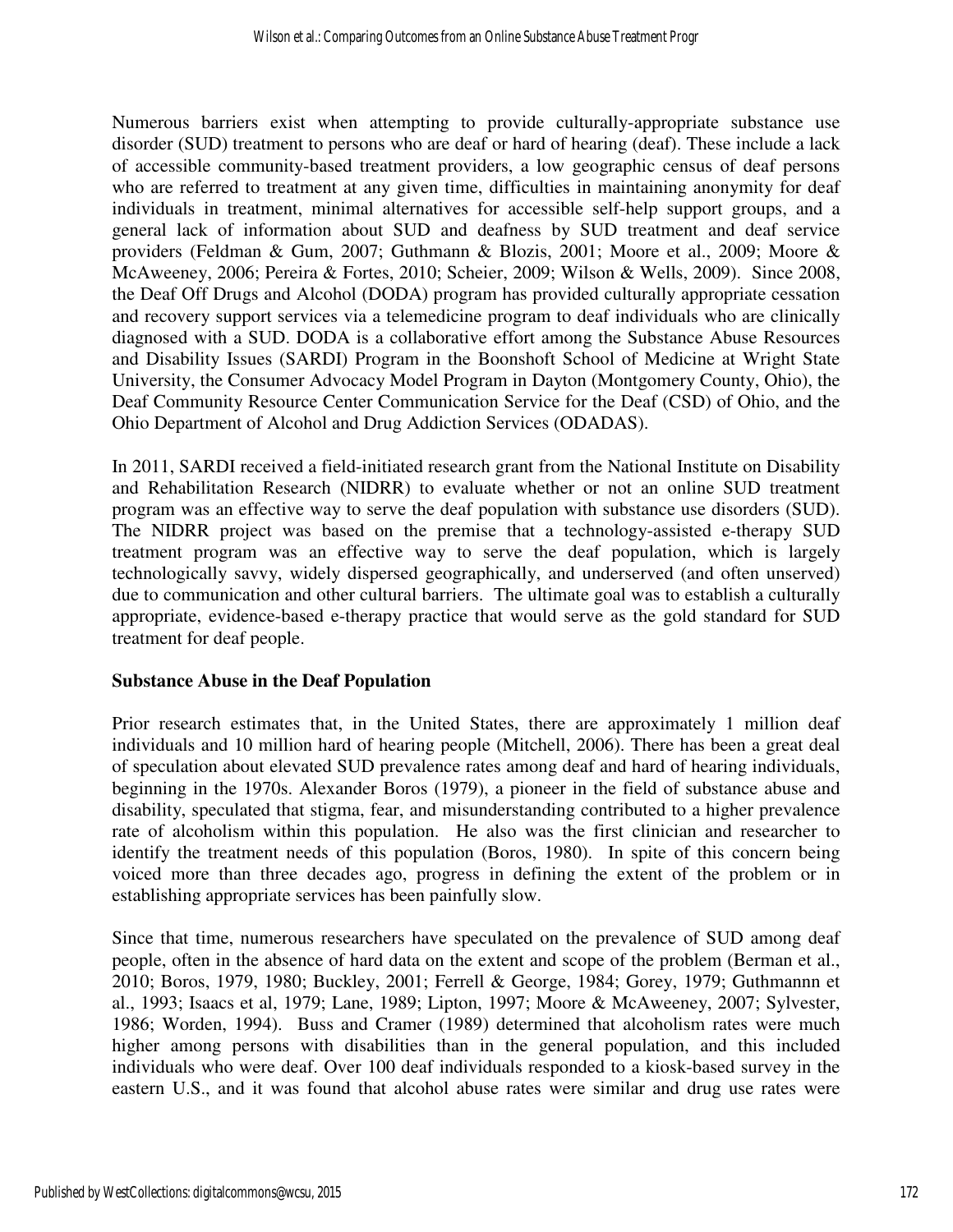lower in comparison to the general population (Lipton et al., 1997). More recently, Berman and colleagues surveyed over 800 deaf and hard of hearing high school students and found lifetime use rates for alcohol and other substances to be as high or higher than those for hearing youth (Berman et al., 2010, Guthmann, 2011). However, others have made the point that the subpopulation within the deaf community with the highest SUD prevalence rates are highly unlikely to respond to any surveys due to social isolation and language barriers (Guthmann, 1995).

Data on SUD treatment for persons who are deaf is difficult to extrapolate, in part because there have not been adequate discussions at the state and national levels about substance use disorder and the impact it has on individuals in the deaf community. It is speculated that a fear of social stigma about the co-occurrence of deafness and alcoholism is the reason (Boros, 1980; Rendon, 1992). Considering the few studies that have been done, it appears that substance abuse is a problem in the deaf community (Berman, et al., 2010; Boros, 1979, 1980; Buckley, 2001; Ferrell & George, 1984; Gorey, 1979; Guthmann & Sternfeld, 2013, Titus & Guthmann.; 2013, Guthmann, 2011; Guthmann, 1995; Guthmann et al., 1993; Isaacs et al, 1979; Kearns, 1989; Lane, 1989; Lipton, 1997; McCrone, 1994; Moore & McAweeney, 2006; Moore et al., 2009; Sylvester, 1986; Worden, 1994). Most professionals familiar with substance abuse and deafness identify a level of substance abuse that is at least equal to the traditional field estimate of 8% to 10% in the general population (Grant, et al, 1988; Moore & McAweeney, 2006). Despite increased need, deaf individuals have diminished access to substance use and mental health services due to numerous communication and cultural barriers (Guthmann & Graham, 2004; Pick, 2013; Pollard, 1998; Pollard & Barnett, 2009; Steinberg, Sullivan, & Loew, 1998).

## **The Case for Online Treatment and Recovery Services for Deaf Individuals with SUD**

Many deaf people are exceptionally attuned to technology, and many have experience using text messaging, email, and other visual forms of communication. (McCarthy, 2010; Power, Power, & Horstmanshof , 2007, Power, Power, & Rehling, 2007; Pray & Jordan, 2010; Wilson & Wells, 2009; Zazove, Meador, Derry, Gorenflo, Burdick, & Saunders, 2004). This is because new technologies are rapidly adopted by members of the deaf community in order to save time and have better communication access. Thus, deaf consumers are likely to accept technology-based products and would benefit greatly from visually delivered technological services. This means that in general, less time may be needed to provide training on using technology. For example, it takes less than an hour for the SARDI staff to train a new deaf Alcoholics Anonymous (AA) sponsor in how to use videoconferencing software. Moreover, it is the experience of SARDI staff that deaf consumers show a great deal of tenacity when they run into computer problems or other technology glitches; they typically continue to work with SARDI staff, even if it takes hours, to get the technology up and running again because they need the technology to communicate remotely. An important means of communication in the deaf community, when not person-toperson, involves the use of a videophone, Skype, FaceTime or other visual communication modalities that are usually dependent on an Internet connection.

This study was conducted to assess whether an online SUD treatment program, such as DODA, is an effective way to serve the deaf population with SUD. The outcomes for deaf consumers who receive online SUD treatment from DODA were compared to the outcomes for deaf individuals who receive culturally appropriate residential SUD treatment at the Minnesota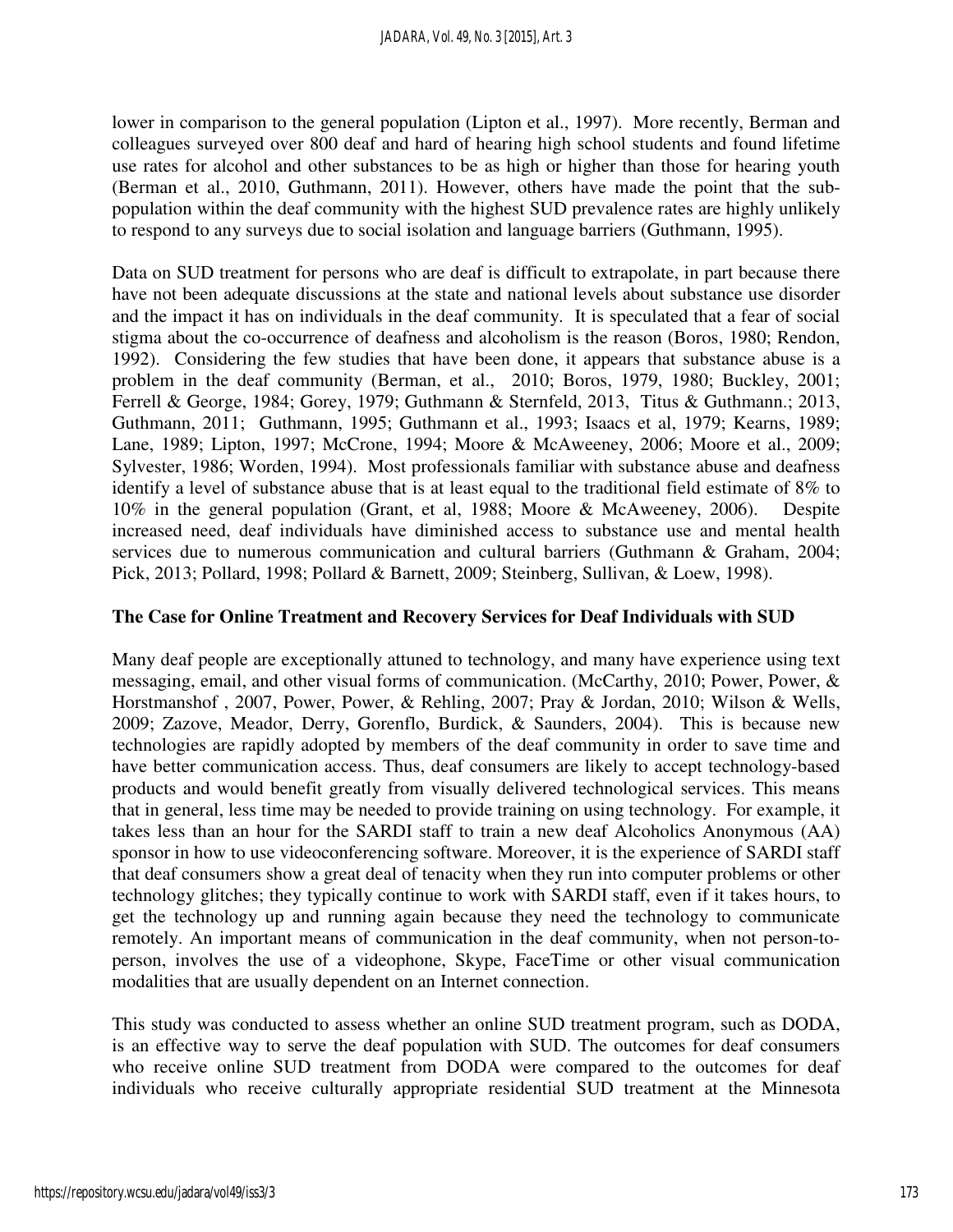Chemical Dependency Program for Deaf and Hard of Hearing Individuals (MCDPDHHI) or the Awakenings Program in California for deaf and hard of hearing individuals. MCDPDHHI is a specialized program for men and women designed to meet the communication and cultural needs of deaf and hard of hearing persons in SUD treatment. The program staffers at MCDPDHHI are fluent in American Sign Language (ASL) as well as knowledgeable about and sensitive to deaf culture, with treatment approaches modified to respect the linguistic and cultural needs of each individual. The program offerings include individual and group therapy, lectures, workshops, family therapy, recreational activities, grief group, comprehensive assessment services and aftercare planning. The program operates on a Twelve-Step philosophy and offers clients the opportunity to attend AA, Narcotics Anonymous or other Twelve-Step meetings within the facility as well as in the community. There are three levels of care offered for clients: Lodging Plus, which is residential and typically based on an average of 28 days with programming seven days a week; Outpatient, which is five days a week for six and half hours a day for a total of 20 days; and Phase II, which is required for local graduates of Lodging Plus or Outpatient and is 12 weeks in duration with programming scheduled one day per week for one and half hours. Awakenings is a fully accessible residential treatment program for people who are deaf or hard of hearing. Awakenings provides a 6- to 12-month residential treatment program delivered in ASL for Deaf men and women, and includes comprehensive needs assessment, individual and group counseling, treatment planning, case management, referrals, mental health therapy as needed, 12-Step peer support groups, recreational and social activities, discharge planning, and referral to permanent housing.

It was hypothesized that outcomes for consumers in the DODA program would not differ from outcomes for deaf individuals enrolled in specialized residential SUD treatment programs, which are more expensive than an outpatient program like DODA. The typical cost for outpatient SUD treatment is \$10,000 and residential SUD treatment ranges between \$20,000 and \$32,000, depending on the level of services needed. Thus, an effective online treatment program would not only address the barriers faced by deaf individuals with SUD, but also represent a significant savings for the consumer and society.

## **Method**

## **Participants**

The target population included deaf adults with SUD who were seeking treatment services at DODA and at two culturally appropriate residential treatment sites, in Minnesota (MCDPDHHI) and California (Awakenings Residential Program for the Deaf); the adults were invited to participate in this study before SUD treatment began. MCDPDHHI and Awakenings are designed to meet the communication and cultural needs of deaf and hard of hearing individuals in alcohol and drug abuse treatment. Programs like MCDPDHHI and Awakenings allow deaf substance abusers access to other deaf role models as well as counselors or psychologists who are either deaf or hearing and fluent in ASL. Specialized programs such as these also allow deaf people to be in programs with other deaf clients who share common, even cultural, experiences and can identify with each other.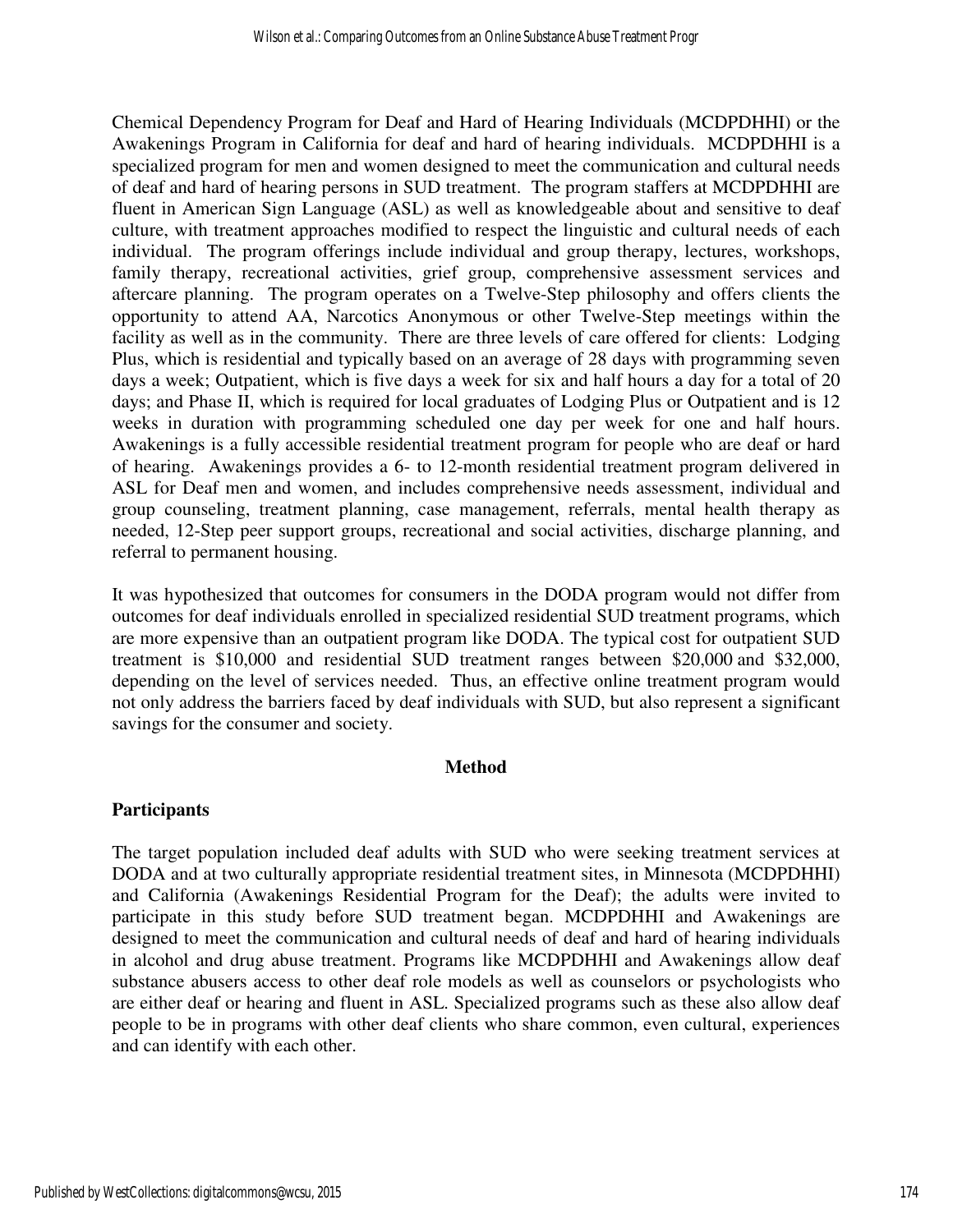A total of 95 deaf persons in treatment for SUD participated in this study: 42 in California (23 men, 28 women), 45 in Minnesota (28 men, 17 women), and 8 in Ohio (6 men, 2 women). In California, 12% were Native American, 5% were Asian, 10% were African American, and 73% were Caucasian. In Minnesota, 4% were Native American, 11% were African American, and 85% were Caucasian. In Ohio, 12.5% were African American, and the rest were Caucasian. Due to privacy concerns, no data were collected regarding the severity of each participant's addiction, although data regarding alcohol and drug use from the Addiction Severity Index was collected at baseline.

This study was approved by the Institutional Review Board at Wright State University. Each participant was asked to sign an informed consent document that was translated into ASL before enrollment in the study. All were treated in accordance with the ethical principles of the American Psychological Association.

#### **Instruments**

DODA's effectiveness was analyzed using five outcome measures: the Substance Abuse Screener in American Sign Language (SAS-ASL), Satisfaction with Life Scale (SWLS), Rosenberg Self-Esteem Scale (RSES), Beck Depression Inventory (BDI), and items on past 30 day substance use from the alcohol/drug portion of the Addiction Severity Index (ASI). All measures were administered before SUD treatment and six months after SUD treatment began.

**Substance Abuse Screener in American Sign Language (SAS-ASL).** This is the only SUD screening instrument that has been validated for use with the deaf. This 30-item instrument is a self-report screening instrument used to identify if adult deaf individuals have a high or low probability of being clinically diagnosed with a substance use disorder (Guthmann & Moore, 2007; Titus & Guthmann, 2010, Guthmann et al., 2012).

**Addiction Severity Index (ASI).** This diagnostic instrument has been demonstrated to validly and reliably measure outcomes associated with SUD in several populations (Butler, Budman, Goldman, Newman, Beckley, Trottier, & Cacciola, 2001; Leonhard, Mulvey, Gastfriend, & Shwartz, 2000; McLellan, Luborsky, O'Brien, & Woody, 1980; Moos, Finney, Federman, & Suchinsky, 2000; Rosen, Henson, Finney, & Moos, 2000); it has not been validated for use with deaf clients. For this study, the ASI was not used as a complete instrument. Instead, the chosen questions on the drug/alcohol use scale asked about substance use in the past 30 days (Questions D1 to D13).

**Satisfaction with Life Scale (SWLS).** This scale is a valid and reliable measure of happiness developed by Diener and colleagues (Diener, Emmons, Larsen & Griffin, 1985) and has been translated into ASL. SWLS is brief (five-item) and can be administered in interview, written, or Internet formats. The reliability and validity of this scale has been reported for deaf populations by a number of investigators (Gilman, Easterbrooks, & Frey, 2004; Harris, Anderson, & Novak, 1995; Hintermair, 2008; Leigh, 2009).

**Rosenberg Self Esteem Scale (RSES).** This 10-item, easy-to-score scale is the most widely-used self-esteem measure in social science research, and has been used with deaf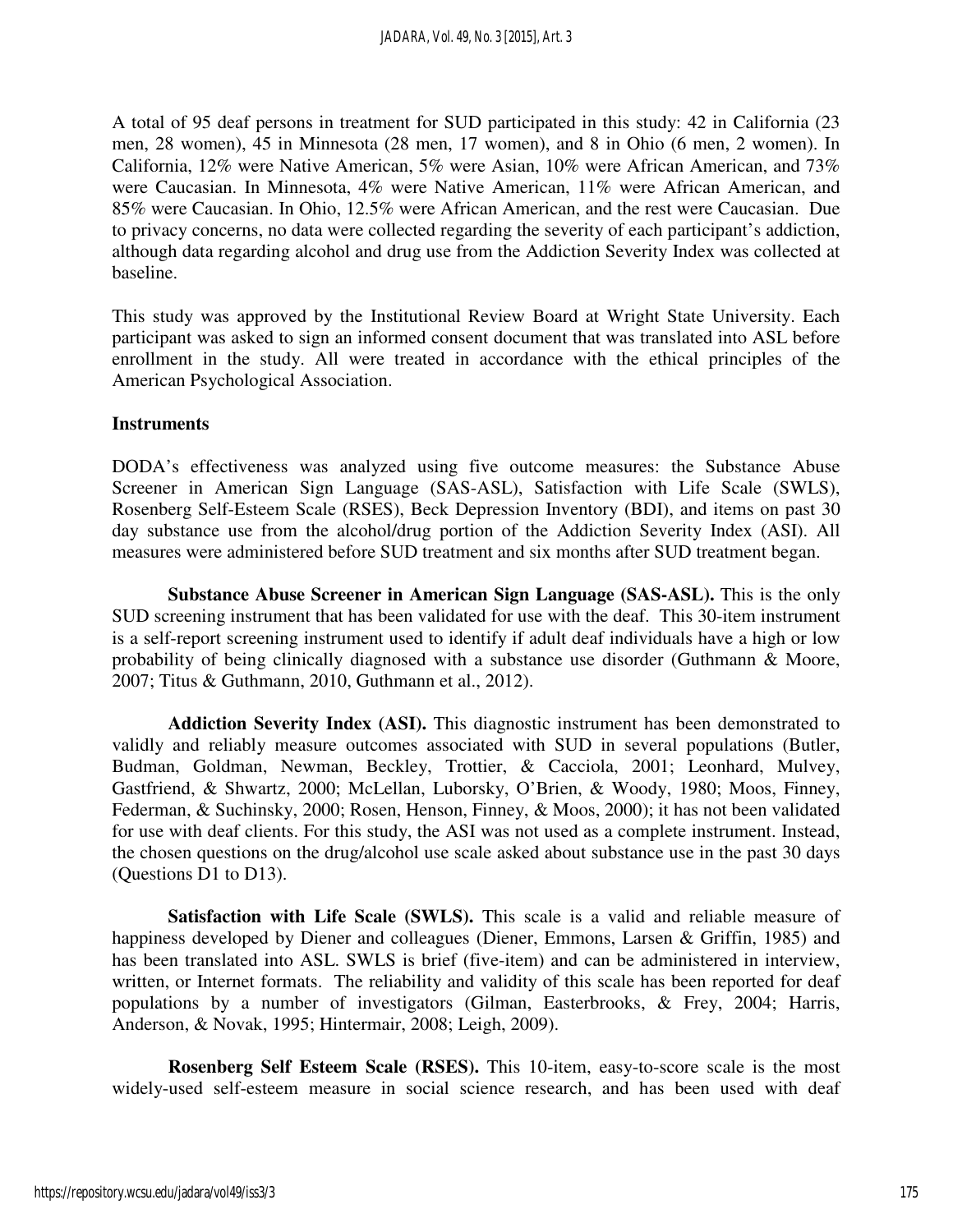individuals. The scores on the RSES range from  $0 - 30$ , with scores between 15 and 25 considered to be in the normal range and scores below 15 suggesting low self- esteem. Numerous studies have validated its use in deaf populations (Bat-Chava, 1993, 1994; Crowe, 2002; Edwards & Crocker, 2008; Singelis, Bond, Sharkey, & Lai, 1999).

**Beck Depression Inventory (BDI).** This 21-item self-report inventory permits measurement of the severity of depression and is one of the most widely used depression scales in healthcare settings for research and clinical purposes. Like the SWLS and RSES, graduate students working on thesis projects have translated the BDI-II into ASL for use with the deaf population, but to date, it has not been validated for use in this population (Leigh, Robins, & Welkowitz, 1988; Watt & Davis, 1991; Wilson & Wells, 2009; Yin, 2000).

## **Procedure**

Prior to the start of SUD treatment, each participant completed the five selected instruments (SAS-ASL, SWLS, RSES, BDI and selected questions taken from the ASI in the format that the participant preferred (in English or ASL, written or signed, remote or in person). Six months after the start of SUD treatment, each participant was again asked to complete the five instruments in the format of their choosing. Some participants were still in treatment at that point, some had completed their treatment while others had dropped out of treatment. The intake and six-month follow-up scores on the five selected outcome scales were compared between deaf participants enrolled in the online DODA program and deaf participants receiving SUD services in specialized residential treatment settings for deaf individuals in an effort to determine whether the e-therapy DODA program was more or less effective than in-patient specialized SUD treatment for deaf individuals. Thus, a quasi-experimental design was utilized to compare the outcome measures obtained, pre-treatment and six months after the start of treatment, from deaf consumers at DODA with the same measures obtained from deaf clients receiving culturallyappropriate residential SUD treatment in CA and MN.

## **Results**

A 3 x 2 (Site x Time) analysis of variance (ANOVA) was conducted for each of the five outcome measures, comparing the pre-enrollment scores with the six-month follow-up scores for the three sites (DODA, MCDPDHHI, and Awakenings). Because of the small sample size in the DODA program, the effects of age, gender, and race of the participants on outcomes was not analyzed.

For the SWLS measure, a significant difference between pre-enrollment and follow-up scores was detected overall for all sites ( $F = 6.58$ ,  $p = .017$ ), with participants reporting significantly more satisfaction with life at follow-up that at pre-enrollment. However, no significant difference between sites ( $F = 0.27$ , n.s.) and no significant interaction between Site and Time ( $F = 0.89$ , n.s.) was found.

For the RSES measure, the ANOVA revealed a significant pre-post difference in RSES scores (*F*  $= 11.75$ ,  $p = .002$ ), but no significant difference between sites ( $F = 0.10$ , n.s.) and no significant interaction between Site and Time  $(F = 1.21, n.s.)$ . Participants reported significantly higher levels of self-esteem at follow-up compared to pre-enrollment.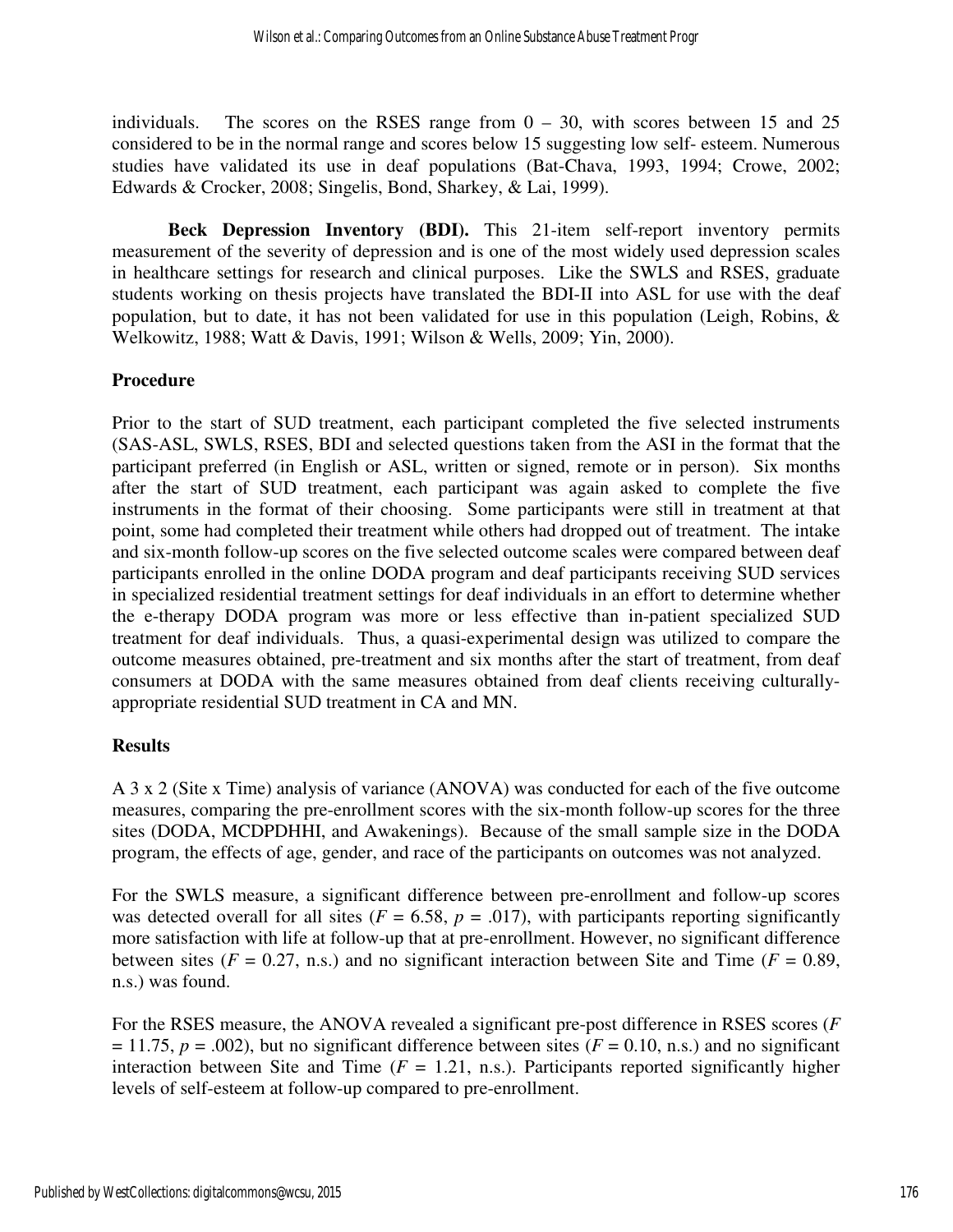Similarly, with the BDI, depression scores were significantly lower at follow-up compared to pre-enrollment for all participants ( $F = 5.01$ ,  $p = .034$ ). No significant difference between sites ( $F = 5.01$  $= 0.64$ , n.s.) and no significant interaction between Site and Time ( $F = 1.40$ , n.s.) was found.

The ANOVA for SAS-ASL revealed a nearly significant pre-post difference in SAS-ASL scores  $(F = 3.93, p = .059)$  but no significant differences between sites  $(F = 2.79, n.s.).$ 

For the ASI, only data from the questions that asked for alcohol or drug use in the last 30 days (taken from questions D1 to D13) were analyzed. For most drugs, very few of the participants used those substances. For example, only 10% of the participants reported using opioids including heroin, and 16.7% abused methamphetamines or amphetamines; these numbers were too small for statistical analyses. With respect to alcohol intake, 66.7% of participants from Minnesota, 88.2% of participants from California, and 67.7% of DODA participants reported no alcohol intake in the past 30 days at follow-up ( $X^2 = 1.99$ , n.s.), suggesting that the online DODA program was as effective as the residential programs in reducing alcohol use.

#### **Discussion**

SUD treatment outcomes for deaf consumers who received treatment online in the DODA program did not differ from outcomes for deaf consumers in traditional, culturally appropriate inpatient treatment programs. This suggests that the online DODA program may be an effective option to use for some deaf clients. However, the absence of a significant difference in outcomes between DODA and residential SUD treatment consumers may be due to the lack of power (small *n* in the DODA group).

The most difficult problem to overcome in this study was the low incidence of deaf individuals with substance use disorders (SUD) in Ohio who were eligible for treatment in DODA. Persons eligible for treatment at the DODA program were restricted primarily to those persons eligible for Medicaid. In the three years of the project, only eight deaf consumers received SUD treatment in the DODA program. This severely limited the ability to collect data with enough power to test the effectiveness of the DODA program compared to in-patient SUD treatment programs for deaf individuals. To address the issue of low incidence of deaf consumers with SUD, program staff contacted referral sources across the state of Ohio on a daily basis to recruit deaf consumers in need of SUD treatment services. Because online SUD treatment services are offered, deaf consumers from anywhere in the state of Ohio could utilize DODA treatment and recovery services. However, due to the small numbers of deaf individuals who were eligible for Medicaid, the DODA program continued to have a small number of clients accessing the services.

The low density of deaf individuals in most geographic areas is a problem for many agencies that attempt to establish specialized programs for deaf consumers with SUD. It would be impossible to sustain a treatment program that serves less than ten deaf individuals over the course of three years. Fortunately for SARDI, its clinical arm serves consumers with a wide range of disabilities, and its counselors who are fluent in ASL (and who prefer to work with deaf consumers) are able to provide treatment and recovery services to consumers who are not deaf.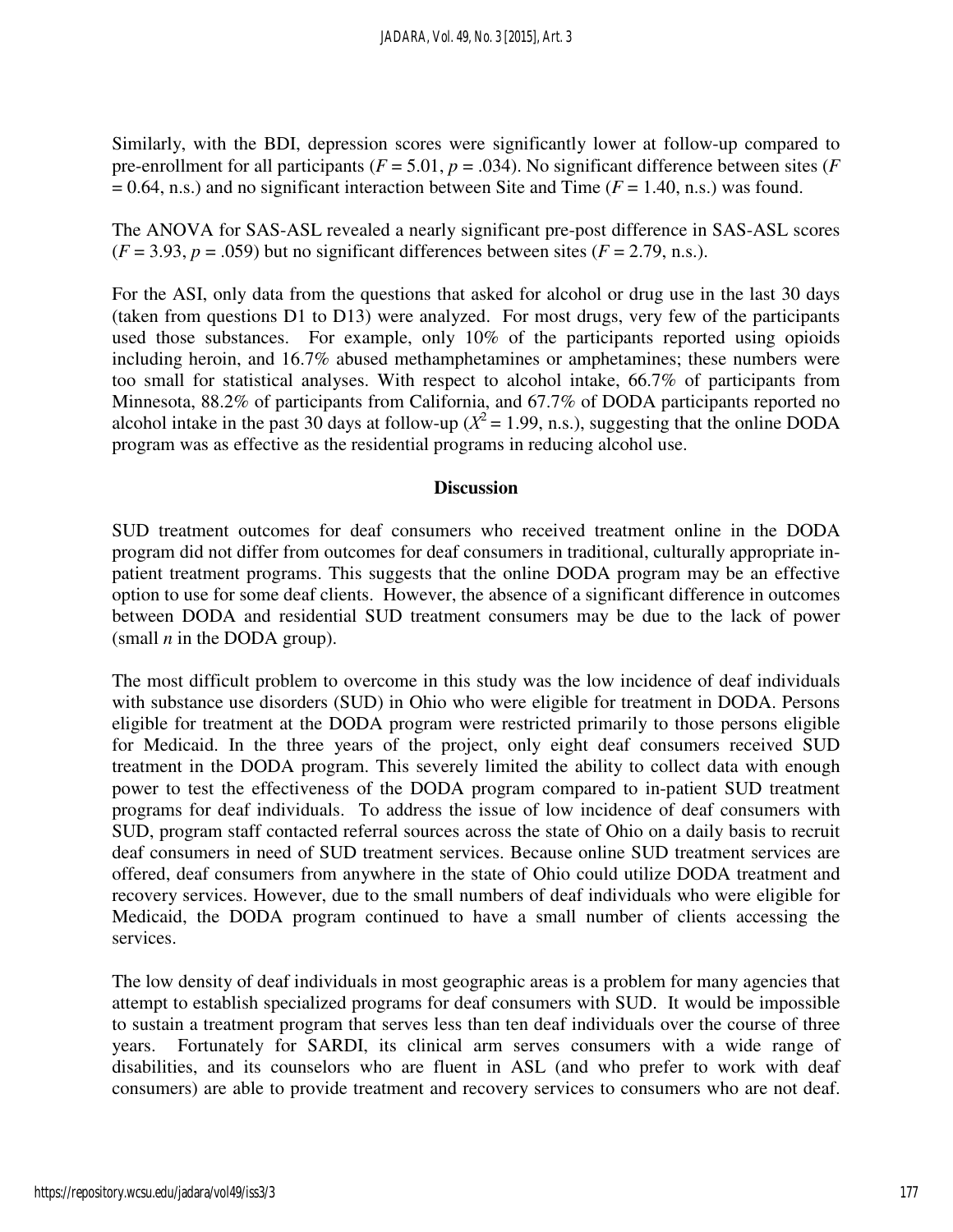The ability to provide behavioral health services online to deaf individuals anywhere across the state enables the DODA program to reach a population of deaf consumers who might not be able to receive linguistically and culturally appropriate services in their own communities.

The decision to use a comparison group of deaf clients in residential treatment was made because the goal of the project was to learn if DODA is as effective than a more expensive residential treatment program designed for the deaf. A potential confound is that patients in residential treatment may have more serious addiction problems than those in out-patient treatment. However, SUD treatment is treated differently by states. In Ohio, the treatment philosophy is "least restrictive environment," which means that out-patient SUD treatment is given to all but those most in need (those most in need are referred for inpatient services). In the Minnesota and California programs, the philosophy is that the best treatment approach to use for deaf persons with SUD is in a specialized residential program where treatment is culturally appropriate and communication is in ASL. Thus, both the clients in the deaf residential programs and the Ohio consumers at DODA receive culturally appropriate services in ASL. It was judged that a comparison group of deaf individuals in Ohio receiving traditional SUD treatment would not be appropriate because they would not receive adequate language accommodation in traditional SUD treatment programs. Therefore, participants in this research project were from two different populations, deaf individuals in Ohio who receive SUD treatment from DODA and deaf individuals who receive residential SUD treatment in Minnesota or California.

A larger study involving more states and more treatment sites that are utilizing e-therapy, especially sites less dependent on Medicaid funding, needs to be conducted. However, very few other online SUD treatment and recovery services are available nationally. The DODA program is limited to residents in the state of Ohio, given licensing laws for counselors, psychologists, and psychiatrists. Even so, DODA's online 12-Step recovery program (available at http://medicine.wright.edu/citar/sardi/deaf-off-drugs-and-alcohol), which features AA and NA recovery meetings in ASL, is open to deaf individuals residing anywhere in the nation.

# **Contact Information:**

Deb Guthmann, Ed.D Wright State University SARDI Boonshoft School of Medicine 3171 Research Blvd. Dayton, OH 45420-4006 (925) 788-2852 dguthmann@aol.com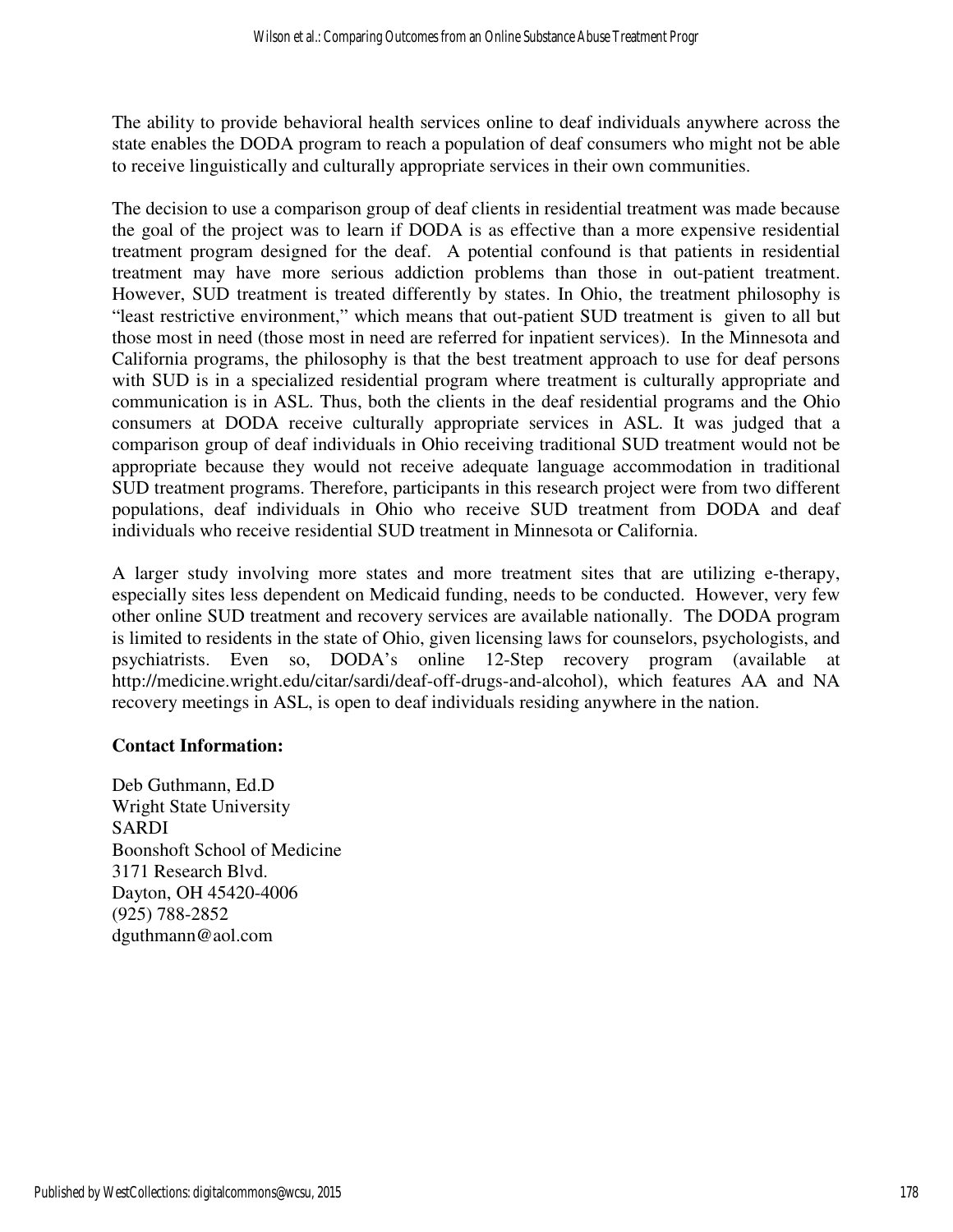#### **References**

- Bat-Chava, Y. (1993). Antecedents of self-esteem in deaf people: A meta-analytic review. *Rehabilitation Psychology, 38*, 221-234.
- Bat-Chava, Y. (1994). Group identification and self-esteem of deaf adults. *Personality and Social Psychology Bulletin, 20*(494-502), 494.
- Berman, B. A., Streja, L., & Guthmann, D.S. (2010). Alcohol and other substance use among deaf and hard of hearing youth. *Journal of Drug Education, 40*(2), 99-124.
- Berman, B. A., Guthmann D. S., Crespi C. M., Liu W. (2011) Developing and testing of an Antitobacco school-based curriculum for deaf and hard of hearing youth. *American Annals of the Deaf, 155*(5), 592-604.
- Boros, A. (1979). The role of action research in services for the deaf alcoholics. *Journal of Rehabilitation for the Deaf, 12*(4), 1-5.
- Boros, A. (1980). Alcoholism intervention for the deaf. *Alcohol Health & Research World, 8*(2), 26-30.
- Buckley, K., & Padwa, L. (2001). *If you could hear what I see: Lessons about life, luck, and the choices we make.* New York, NY: Dutton.
- Buss, A., & Cramer, C. (1989). *Incidence of alcohol use by people with disabilities: A Wisconsin survey of Persons with a disability.* Madison, WI: Office of Persons with Disabilities.
- Butler, S. F., Budman, S. H., Goldman, R. J., Newman, F. L., Beckley, K. E., Trottier, D., & Cacciola, J. S. (2001). Initial validation of a computer-administered Addiction Severity Index: the ASI-MV*. Psychology of Addictive Behaviors, 15*, 4-12**.**
- Crowe, T. (2002). Translation of the Rosenberg Self-Esteem Scale into American Sign Language: A principal components analysis. *Social Work Research, 26*, 57-63.
- Diener, E., Emmons, R. A., Larsen, R. J., & Griffin, S. (1985). The Satisfaction With Life Scale. *Journal of Personality Assessment, 49*(1), 71-75.
- Edwards, L., & Crocker, S. (2008). *Psychological processes in deaf children with complex needs: An evidence-based practical guide*. London, UK: Jessica Kingsley Publishers.
- Feldman, D. M., & Gum, A. (2007). Multigenerational perceptions of mental health services among Deaf adults in Florida. *American Annals of the Deaf, 152*(4), 391-397.
- Ferrell, R., & George, J. D. (1984). One community's response to alcohol problems among the deaf community. *Journal of Rehabilitation for the Deaf, 18*(2), 15-18.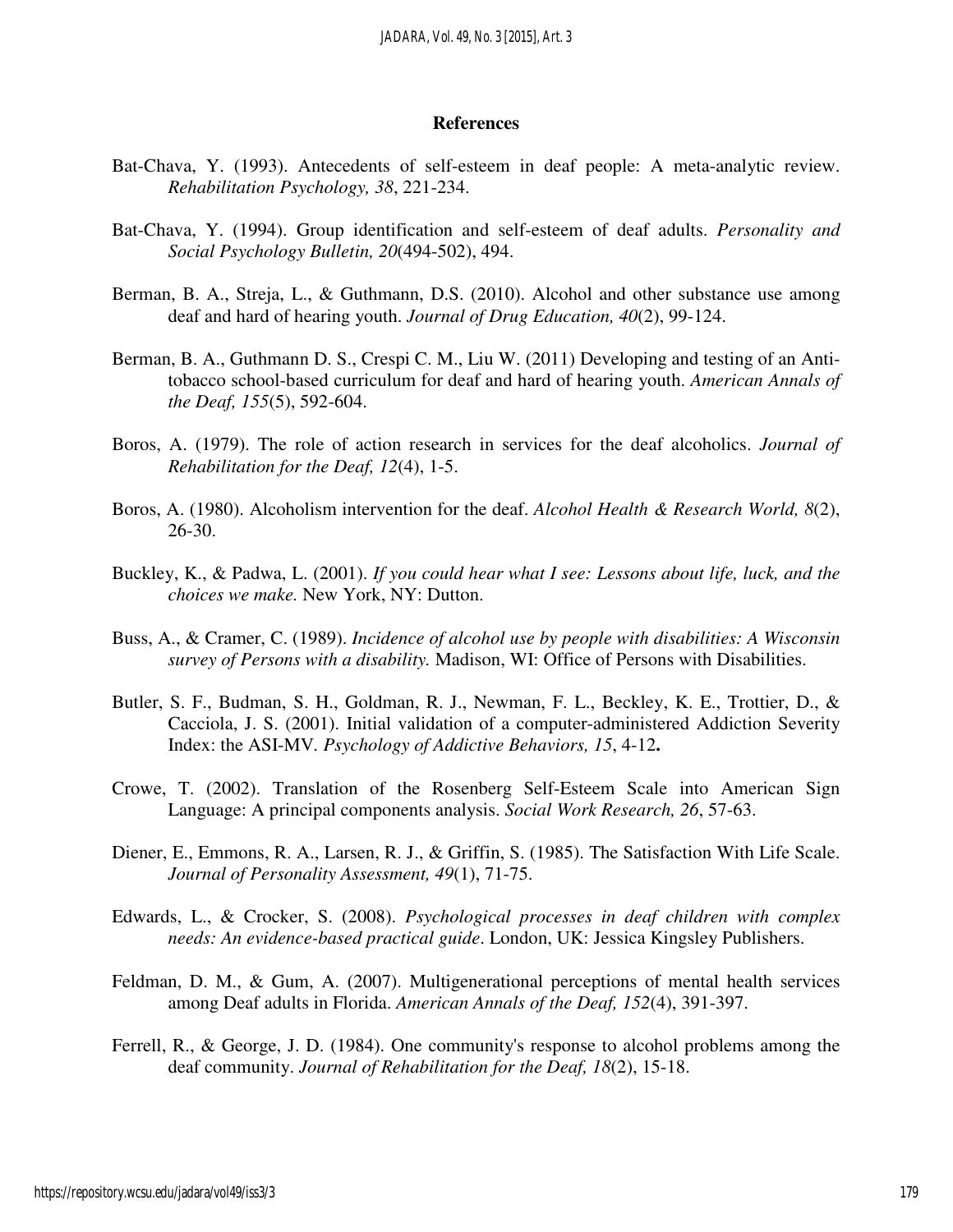- Gilman, R., Easterbrooks, S. R., & Frey, M. (2004). A Preliminary Study of Multidimensional Life Satisfaction among Deaf/Hard of Hearing Youth across Environmental Settings. *Social Indicators Research, 66*(1-2), 143-164.
- Gorey, J. (1979). Rational alcoholism services for hearing impaired people. *Journal of Rehabilitation for the Deaf, 12*(4), 6-8.
- Grant, B., Harford, T., Chou, P., Pickering, R., Dawson, D., Stinson, F., et al. (1991). Epidemiologic Bulletin No. 27: Prevalence of DSM-IIIR alcohol abuse and dependence: United States, 1988. *Alcohol Health Research World, 15*(1), 91-96.
- Guthmann, D. (1995). An analysis of variables that impact treatment outcomes of chemically dependent deaf and hard of hearing individuals (Minnesota Reports Evaluative). Retrieved from ERIC database. (ED396194)
- Guthmann, D., & Blozis, S.A. (2001). Unique issues faced by deaf individuals entering substance abuse treatment and following discharge. *American Annals of the Deaf, 146*, 294-303.
- Guthmann, D., & Graham, V. (2004). Substance abuse: A hidden problem within the D/deaf and hard of hearing communities. *Journal of Teaching in the Addictions, 3*(1), 49-64.
- Guthmann, D., Lybarger, R., & Sandberg, K. (1993). Providing chemical dependency treatment to the deaf or hard of hearing mentally ill client. *Journal of American Deafness and Rehabilitation, 27*(1), 1-15.
- Guthmann, D., & Moore, D. (2007). The Substance Abuse in Vocational Rehabilitation-Screener in American Sign Language (SAVR-S-ASL) For Persons Who Are Deaf. *Journal of American Deafness and Rehabilitation Association, 41*(1), 9-16.
- Guthmann, D., Lazowski, L. E., Moore, D., Heinemann, A. W., & Embree, J. (2012) Validation of the Substance Abuse Screener in American Sign Language (SAS-ASL). *Rehabilitation Psychology*, *57*(2): 140-148.
- Guthmann, D. (2011) What to consider when deaf individuals have substance abuse issues. *Paradigm Magazine*, *16*(1), 20-22.
- Guthmann, D., & Sternfeld, C. (2013). Substance abuse treatment and recovery: adaptations to best practices when working with culturally deaf persons. In N. S. Glickman (Ed.), *Deaf Mental Health Care.* New York, NY: Routledge.
- Harris, J., Anderson, J., & Novak, R. (1995). An outcomes study of cochlear implants in deaf patients. *Archives of Otolaryngol Head and Neck Surgery 121*, 398-404.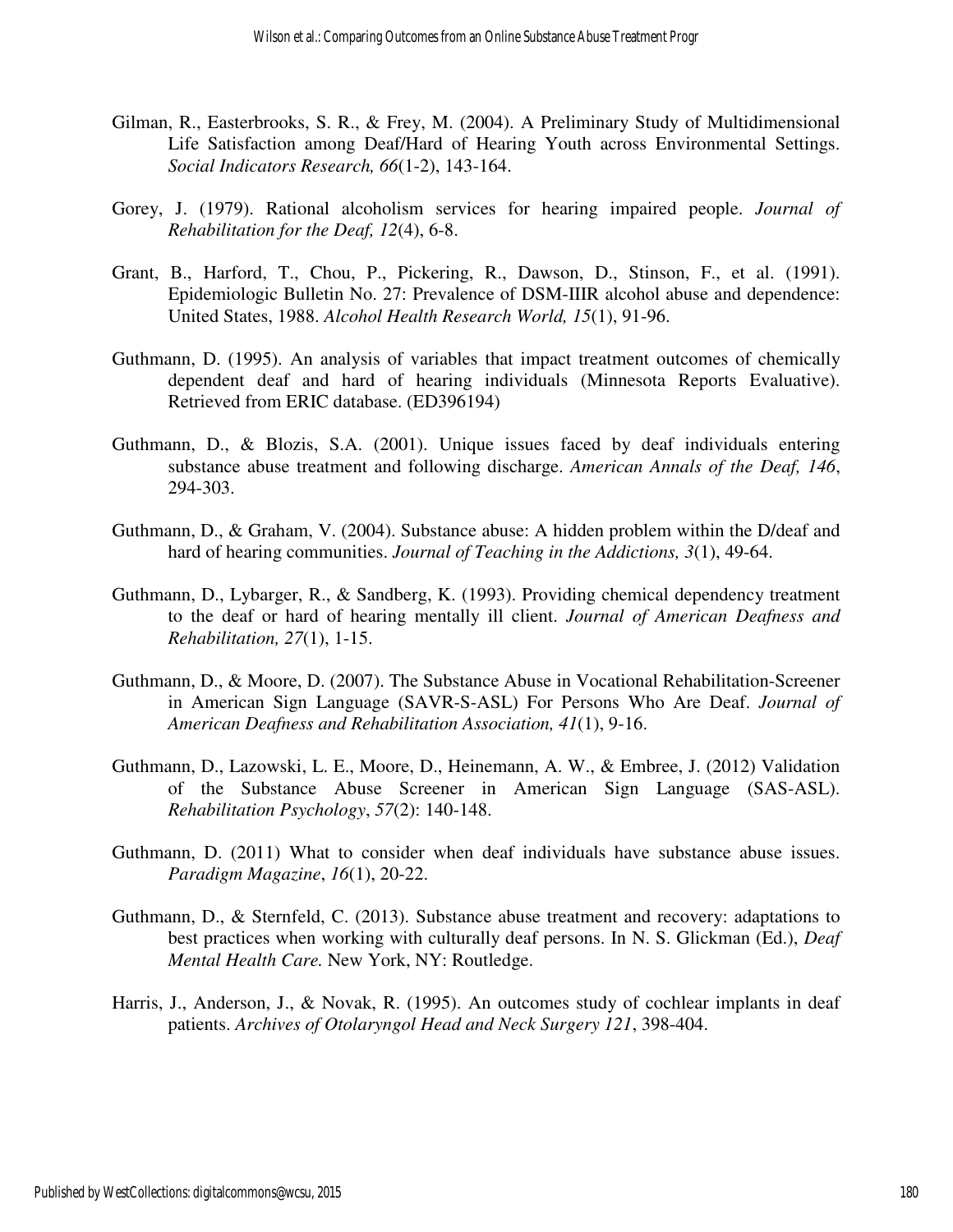- Hintermair, M. (2008). Self-esteem and Satisfaction with Life of deaf and hard-of-hearing people—A resource-oriented approach to identity work. *Journal of Deaf Studies and Deaf Education, 13* (2): 278-300.
- Isaacs, M., Buckley, G., & Martin, D. (1979). Patterns of drinking among the deaf. *American Journal of Drug & Alcohol Abuse, 6*(4), 463-476.
- Kearns, G. A. (1989). Readers exchange: Hearing-impaired alcoholics: An underserved community. *Alcohol Health & Research World, 13*(2), 162-166.
- Lane, K. E. (1989). Substance abuse among the deaf population: An overview of current strategies, programs, and barriers to recovery. *Journal of the American Deafness and Rehabilitation Association, 20*(2), 79-85.
- Leigh, I. (2009). *A lens on deaf identities.* New York, NY: Oxford University Press*.*
- Leigh, I., Robins, C., & Welkowitz, J. (1988). Modification of the Beck Depression Inventory for use with a deaf population. *J Clin Psych, 44*, 728-732.
- Leonhard, C., Mulvey, K., Gastfriend, D. R., & Schwartz, M. (2000). The Addiction Severity Index: A field study of internal consistency and validity. *Journal of Substance Abuse Treatment*, *18*, 129–135.
- Lipton, D. S., & Goldstein, M. F. (1997). Measuring substance abuse among the deaf. *Journal of Drug Issues, 27*(4), 733-754.
- McCarthy, M. (2010). Telehealth or Tele-education? Providing intensive, ongoing therapy to remote communities. *Study of Health Technical Information, 161*, 104-111.
- McCrone, P., & Strathdee, G. (1994, Summer). Needs, not diagnosis: Towards a more rational approach to community mental health resourcing*. International Journal of Social Psychiatry,* Vol. 40, No. 2, 06. p. 79 - 86.
- McLellan, A. T., Luborsky, L., Woody, G. E., & O'Brien, C. P. (1980). An improved diagnostic evaluation instrument for substance abuse patients: The Addiction Severity Index. *Journal of Nervous and Mental Disease, 168*, 26–33.
- Mitchell, R. E. (2006) How many deaf people are there in the United States? Estimates form the survey of income and program participation. *Journal of Deafness and Deaf Education, 11,* 112-119.
- Moore, D., Guthmann, D., Rogers, N., Fraker, S., & Embree, J. (2009). E-therapy as a means for addressing barriers to substance use disorder treatment for persons who are deaf. *Journal of Sociology & Social Welfare, 36*, 75-92.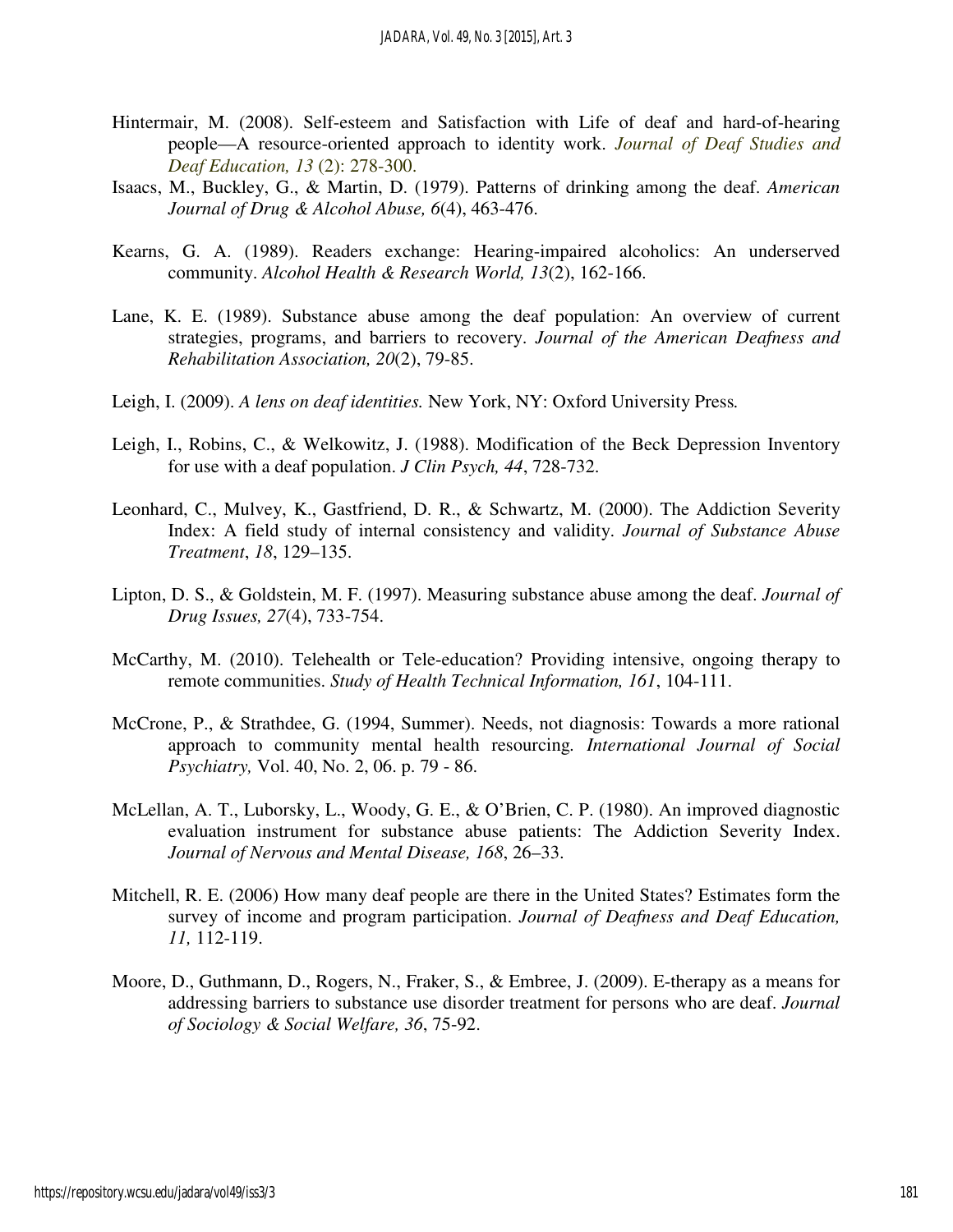- Moore, D., & McAweeney, M. (2006). Demographic characteristics and rates of progress of deaf and hard of hearing persons receiving substance abuse treatment. *American Annals of the Deaf, 151*(5), 508-512.
- Moos, R., Finney, J. W., Federman, B., & Suchinsky, R. (2000). Specialty mental health care improves patients' outcomes: Findings from a nationwide program to monitor the quality of care for patients with substance use disorders. *Journal of Studies on Alcohol, 61*, 704– 713**.**
- Pereira, P. C., & Fortes, P.A. (2010). Communication and information barriers to health assistance for deaf patients. *American Annals of the Deaf, 155*, 31-37.
- Pick, L. (2013). Healthcare disparities in the deaf community. *Spotlight on Disability Newsletter, p. 4434.*
- Pollard, R. Q. (1998). Psychopathology. In M. Marschark & D. Clark (Eds.), *Psychological Perspectives on Deafness: Vol. 2.* (171-197). Mahwah, NJ: Erlbaum.
- Pollard R., & Barnett S. (2009). Health-related vocabulary knowledge among deaf adults (Abstract). *Rehabilitation Psychology*, 54(2), 182-185.
- Power, D., Power, M. R., & Rehling, B. (2007). German deaf people using text communication: short message service, TTY, relay services, fax and e-mail. *American Annals of the Deaf, 152*(3), 291-301.
- Power, M. R., Power, D., & Horstmanshof, L. (2007). Deaf people communicating via SMS, TTY, relay service, fax, and computers in Australia. *Journal of Deaf Studies and Deaf Education, 12*(1), 80-92.
- Pray, J. L., & Jordan, I. K. (2010). The deaf community and culture at a crossroads: Issues and challenges. *Journal of Social Work in Disability & Rehabilitation, 9*(2), 168-193.
- Rendon, M. E. (1992). Deaf culture and alcohol and substance abuse. *Journal of Substance Abuse Treatment, 9*, 103-110.
- Rosen, C.S., Henson, B. R., Finney, J. W., & Moos, R. H. (2000). Consistency of selfadministered and interview-based Addiction Severity Index composite scores. *Addiction, 95*, 419–425.
- Scheier, D. (2009). Barriers to health care for people with hearing loss: A review of literature. *Journal of the New York State Nurses Association, 40*, 4-10.
- Titus, J. C., & Guthmann, D. (2013) Using evidence-based practices with people who are deaf or hard of hearing. *Counselor, 14*(3), 68-73.